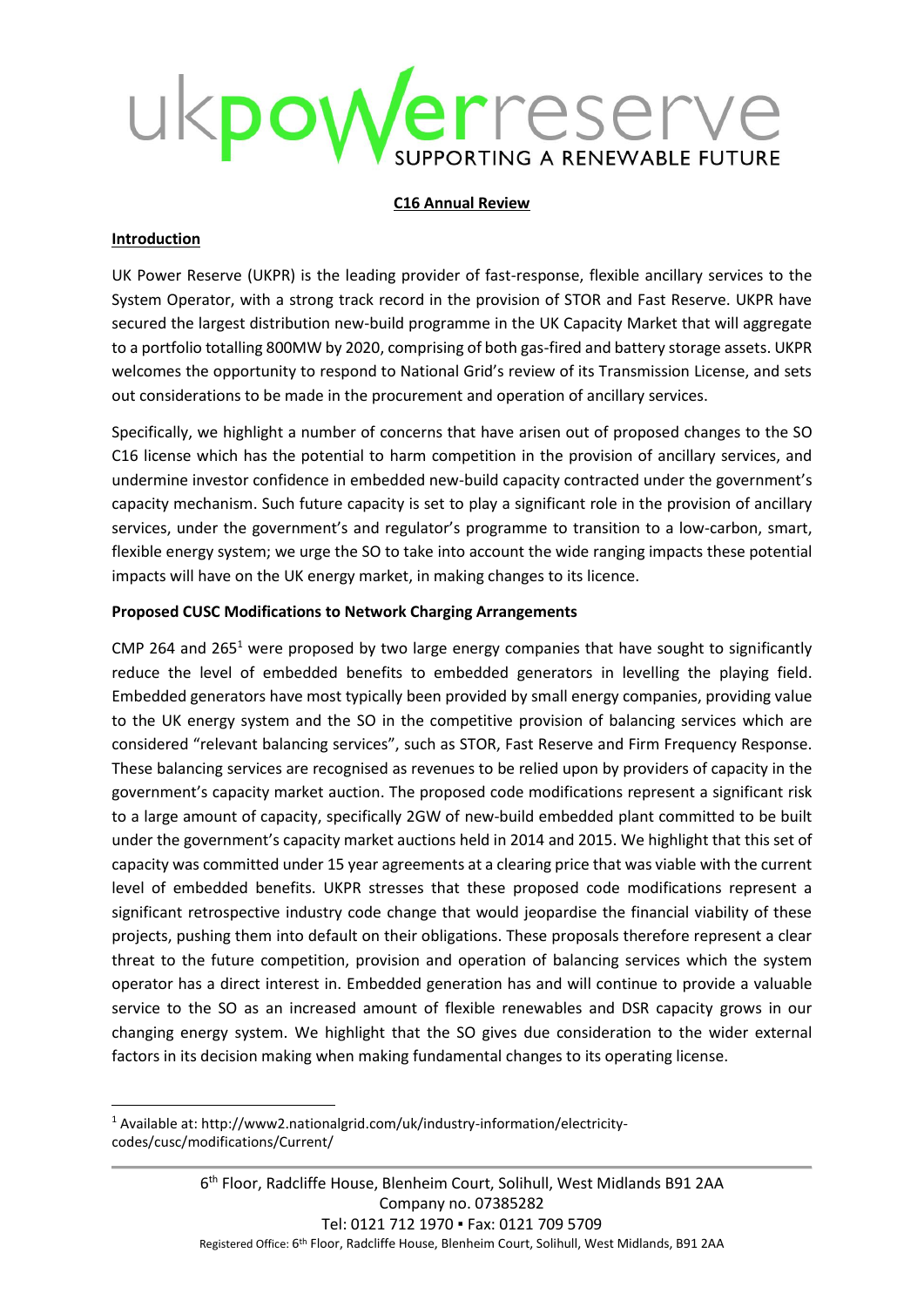# powerreserve TING A RENEWABLE FUTURE

#### **EBSCR and Non-BM Balancing Services**

We have also seen BSC modifications such as P354<sup>2</sup> seeking to implement other retrospective changes as mentioned above, to remove cash-out revenues from all NON-BM STOR units that would negatively impact committed new-build investments currently operating in ancillary services. The System Operator should also consider this in their assessment before making any implementation. NBM STOR providers have factored in this commitment when bidding into the Capacity Market and lowered their bid prices accordingly on the current state of play. This includes existing NBM STOR providers and newbuid DG assets looking to provide STOR and ancillary services. Therefore any significant changes made to the cashout treatment that cannot be mitigated through adjustments to capacity market obligations leaves NBM providers exposed.

We would highlight the Ofgem commitment letter published in 2014<sup>3</sup> on EBSCR and encouraging Capacity Market participants to lower their bidding in light of policy decisions relating to P305, P304 and P314 and their impact on imbalance pricing. Clearly Capacity Market participants and specifically distributed generation units will have taken EBSCR commitments into consideration as directed by Ofgem ahead of the 2014 Capacity Market auction when bidding into the capacity market and newbuild investment committed projects taking on long term commitments will be sensitive to significant changes to the treatment of cashout reform for their investment case where it could impact ancillary service economics.

The principle relevant extract from Ofgem statement on commitment to EBSCR Reforms;

"*We also note the interactions between the EBSCR and the government's Capacity Market. These policies have distinct but complementary roles in ensuring the electricity market delivers in the interests of consumers. The EBSCR should increase electricity market revenue expectations for flexible capacity to a level more in line with the value consumers assign to this flexibility. The Capacity Market aims to provide an efficient level of security of supply by providing payments to market participants for reliable sources of capacity alongside their electricity market revenues.* 

*As a result of the EBSCR reforms, participants should need to recover less 'missing money' through capacity payments and therefore lower their bids in the Capacity Market auctions. Given the EBSCR's high likelihood of introduction, we strongly advise participants bidding into the Capacity Market auctions in December 2014 to factor in the expected impact of EBSCR. This will ensure efficient auction results and the avoidance of unnecessary costs for consumers in winter 2018/19."*

## **Black Start and Fast Start distortions in STOR for OCGTs CMP275**

1

<sup>2</sup> <https://www.elexon.co.uk/mod-proposal/p354/> 3

*[https://www.ofgem.gov.uk/sites/default/files/docs/2014/10/statement\\_on\\_our\\_commitment\\_to\\_the\\_ebscr\\_r](https://www.ofgem.gov.uk/sites/default/files/docs/2014/10/statement_on_our_commitment_to_the_ebscr_reforms_0.pdf) [eforms\\_0.pdf](https://www.ofgem.gov.uk/sites/default/files/docs/2014/10/statement_on_our_commitment_to_the_ebscr_reforms_0.pdf)*